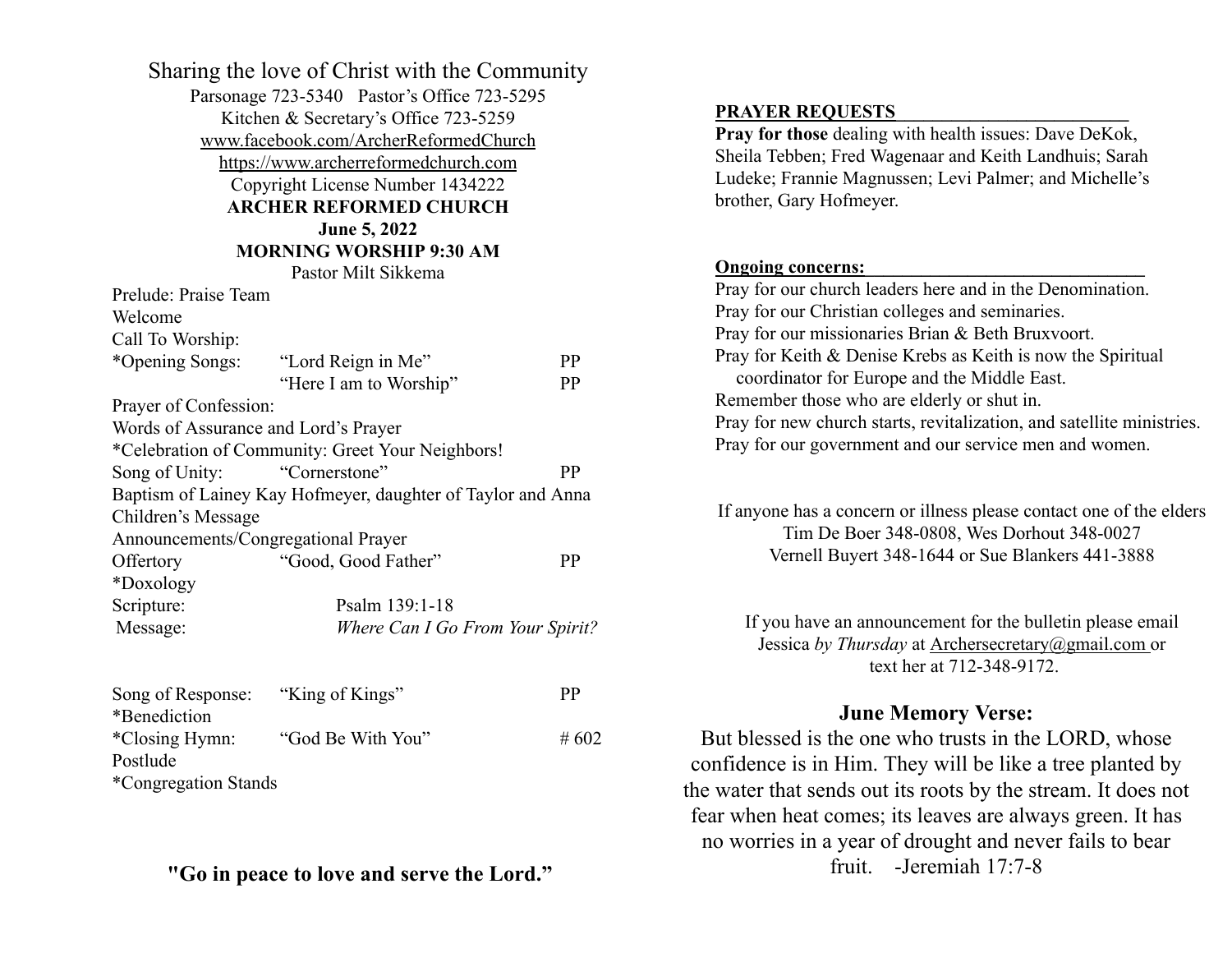# Sharing the love of Christ with the Community

Archer Reformed Church CONSISTORY MEMBERS

| ELDERS.                | <b>DEACONS</b>                      |
|------------------------|-------------------------------------|
| Wes Dorhout Clerk '22  | General Fund Dennis Vanden Hull '22 |
| Sue Blankers VP '23    | Benevolent Fund Darren Hoogland '22 |
| Bonnie Frangenberg '24 | Building Fund Craig Vollink '23     |
| Steve De Kok '24       | Building Fund Steven Meyer '24      |

### **COMMITTEES**

| Outreach & Spiritual GrowthBonnie Frangenberg |  |
|-----------------------------------------------|--|
|                                               |  |
|                                               |  |
| Church Property & Farm CommitteeCraig Vollink |  |

### OTHER MINISTRIES

| Keith & Denise Krebs |
|----------------------|

### STATED MEETINGS

| Consistory            | 3rd Tues Eve 7:00 PM                                        |
|-----------------------|-------------------------------------------------------------|
| Archer Reformed Women | meet as needed                                              |
| O.M.O.                | 2nd Mon. Eve 7:30 pm (except summer)                        |
|                       | Congregational Meeting 1st Sunday November after AM Service |

- We are looking for people to help with the live streaming of the worship service. If you are willing to help please let Wes know.
- Here is the link to the church's livestream YouTube channel: [https://www.youtube.com/channel/UCreKDGXWFys3RpK2](https://www.youtube.com/channel/UCreKDGXWFys3RpK2ANvp5Mg/live?fbclid=IwAR2T5nPeTmO3-J2ezH2UuC-dKpiDHSCE20UnRkBB9E74awVB78GDVWog1XE) [ANvp5Mg/live](https://www.youtube.com/channel/UCreKDGXWFys3RpK2ANvp5Mg/live?fbclid=IwAR2T5nPeTmO3-J2ezH2UuC-dKpiDHSCE20UnRkBB9E74awVB78GDVWog1XE) And here is the church's YouTube channel link: [https://www.youtube.com/channel/UCreKDGXWFys3RpK2](https://www.youtube.com/channel/UCreKDGXWFys3RpK2ANvp5Mg/live?fbclid=IwAR0HL2QFtJ91ZYY4oTW9wAIgsckjIkh_ViZ5NYP6MrjFlRddP0A4vY0spe0) [ANvp5Mg](https://www.youtube.com/channel/UCreKDGXWFys3RpK2ANvp5Mg/live?fbclid=IwAR0HL2QFtJ91ZYY4oTW9wAIgsckjIkh_ViZ5NYP6MrjFlRddP0A4vY0spe0)
- If you have an upcoming event at the Church and need air conditioning, please call Craig Vollink 712.348.0897
- If you have anything for the Prayer Chain please contact Michelle 348-2104.
- Summer Camp registration is OPEN! Check out [inspirationhills.org/summer-camp](https://www.inspirationhills.org/summer-camp/) to register, how to register, camp options 1st – 12th grade and family/grand camp, dates/pricing, scholarship opportunities, and more! Inspiration Hills offers a variety of different camps for all ages to enjoy.
- Tri-State Teens Encounter Christ (TEC) is accepting applications for the upcoming weekend at the First Reformed Church in Orange City, Iowa. TEC is an interdenominational three day Christian retreat designed to help high schoolers learn more about their faith and their community. The next TEC is **June 24-26** If you would like to learn more about TEC or register, please visit [www.TriStateTEC.org](http://www.tristatetec.org/) or email TriStateTEC@gmail.com.

### **Announcements:**